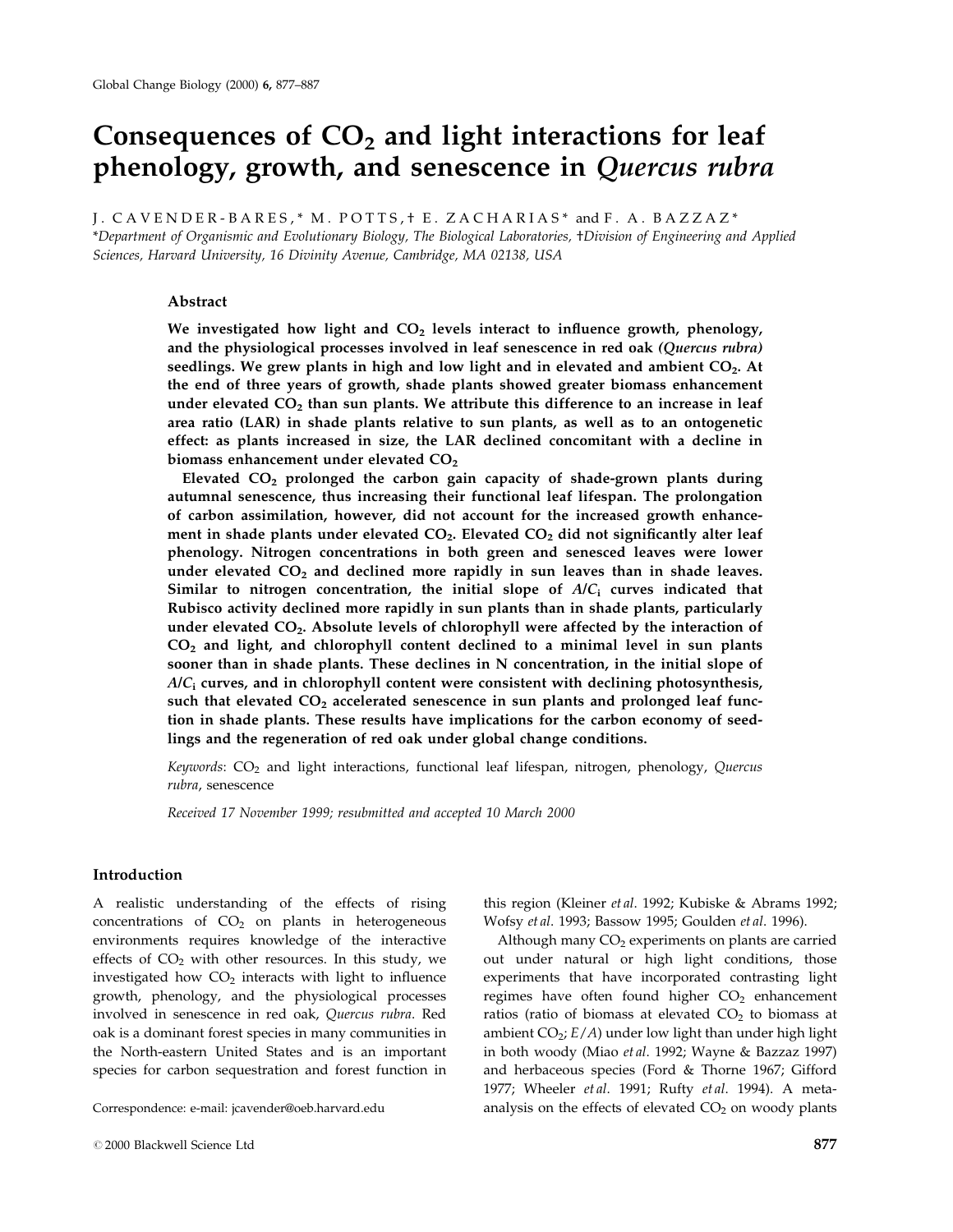showed that growth increased under elevated  $CO<sub>2</sub>$ relative to ambient  $CO<sub>2</sub>$  by an average of 52% under conditions of low light compared to only 31% at higher light levels (Curtis & Wang 1998). In the present study, we sought to determine whether this phenomenon was true for red oak, and if so, whether it could be accounted for by changes in phenology and senescence. We also investigated the physiological changes accompanying senescence in order to gain insights into the mechanisms involved. Specifically, we tested the following hypotheses:

1 Changes in phenology and leaf lifespan of plants contribute significantly to differential biomass enhancement of sun-and shade-grown plants under elevated  $CO<sub>2</sub>$ .

2 In contrasting light regimes,  $CO<sub>2</sub>$  differentially affects N dynamics [including N translocation, ribulose 1,5 bisphosphate carboxylase/oxygenase (Rubisco) activity, and chlorophyll degradation] during senescence, which can explain changes in carbon gain capacity.

# Influences of light and  $CO<sub>2</sub>$  on phenology and senescence

Previous studies have shown that leaf phenology and leaf lifespan change with light availability (e.g. Williams et al. 1989; Ackerly & Bazzaz 1995). Differences in leaf emergence and senescence between the canopy and the understorey have been considered important in the regeneration dynamics of understorey seedlings (Uemura 1994; Kurosawa 1995; Gill et al. 1998); seedlings often put out leaves in the understorey prior to budbreak in the canopy. Leaf senescence in the canopy also may precede leaf senescence of understorey seedlings (Uemura 1994). Thus, seedlings may experience a longer growing season than overstorey trees.

Elevated  $CO<sub>2</sub>$  has also been shown to change leaf phenology in both herbaceous (Cook et al. 1998) and woody species (Jach & Ceulemans 1999). In herbaceous species, elevated  $CO<sub>2</sub>$  is thought to accelerate phenological processes such as bud break, flowering, and senescence (Garbutt et al. 1990; Reekie & Bazzaz 1991; Navas et al. 1997). In woody species, however, the effects are less clear. Among evergreen coniferous species, CO<sub>2</sub> accelerated leaf emergence in Pinus sylvestris (Jach & Ceulemans 1999), although not in Picea abies (Roberntz 1999), and senescence was not affected in Pseudotsuga menziesii (Olszyk et al. 1998).  $CO<sub>2</sub>$  had no effect on the timing of leaf senescence in several deciduous species, including Quercus alba, Liriodendron tulipfera (Gunderson et al. 1993) and Populus tremuloides (Curtis 1999). Populus grandidentata, however, showed delayed senescence under elevated  $CO<sub>2</sub>$  (Curtis 1992), and Castanea sativa seedlings showed delayed bud break and slightly earlier senescence under elevated  $CO<sub>2</sub>$  (Mousseau et al. 1996). McConnaughay et al. (1996) found lower end-of-season photosynthetic rates in five species of deciduous tree seedlings under elevated- $CO<sub>2</sub>$ , although there were no clear patterns in rates of leaf loss.

# Effects of light and  $CO<sub>2</sub>$  on photosynthesis and the physiological processes during senescence

Leaf senescence is a highly coordinated process in which the photosynthetic apparatus within the chloroplast is dismantled, and the chloroplast contents are remobilized (Crafts-Brandner et al. 1990). Degradation of chlorophyll is known to be a primary process in leaf senescence (e.g. Dean et al. 1993; Embry & Nothnagel 1994; Masoni et al. 1994), and is regulated by phytochrome, which responds to changes in light quality and quantity (Okada et al. 1992). Decreasing photoperiod and high light both increase chlorophyll degradation (Hidema et al. 1992; Okada et al. 1992). Chlorophyll loss during senescence is accompanied by degradation of ribulose 1,5-bisphosphate carboxylase/oxygenase (Rubisco) and other leaf proteins, leaf N resorption, as well as declining photosynthetic capacity (Adams et al. 1990; Tobias et al. 1995). Photosynthesis is thought to cease when the chlorophyll and other components of the photosynthetic apparatus decline below a minimum level (Tobias et al. 1995; Aerts 1996). Little is known about how elevated  $CO<sub>2</sub>$  interacts with light to influence these senescence processes.

## Materials and methods

## Experimental design

Plants were grown from acorns in glasshouse facilities at Harvard University in two light and two  $CO<sub>2</sub>$  regimes for three years. Germinants were transplanted into individual pots within 1-2 weeks after emergence. Soil was taken from a red oak stand at the Harvard Forest (Petersham, MA) to ensure that seedlings would be exposed to typical soil conditions with respect to soil microflora and other factors. The high light treatment was achieved by natural light filtering through the glass of the greenhouse (~70% of full sun), and the low light treatment was achieved with neutral density shade cloth  $(-10\%$  of full sun).  $CO<sub>2</sub>$  treatments were ambient  $(\sim 380 \,\mu L L^{-1})$  and elevated CO<sub>2</sub> (700  $\mu L L^{-1}$ ), and each treatment was replicated in three blocks. There were 30 plants in each of four treatments (10 plants per block) for a total of 120 plants. Care was taken to make sure that plants were not pot limited and were sequentially transplanted each growing season in larger pots starting in 10 L, then 40 L, and finally 120 L. New field soil was provided when seedlings were transplanted to larger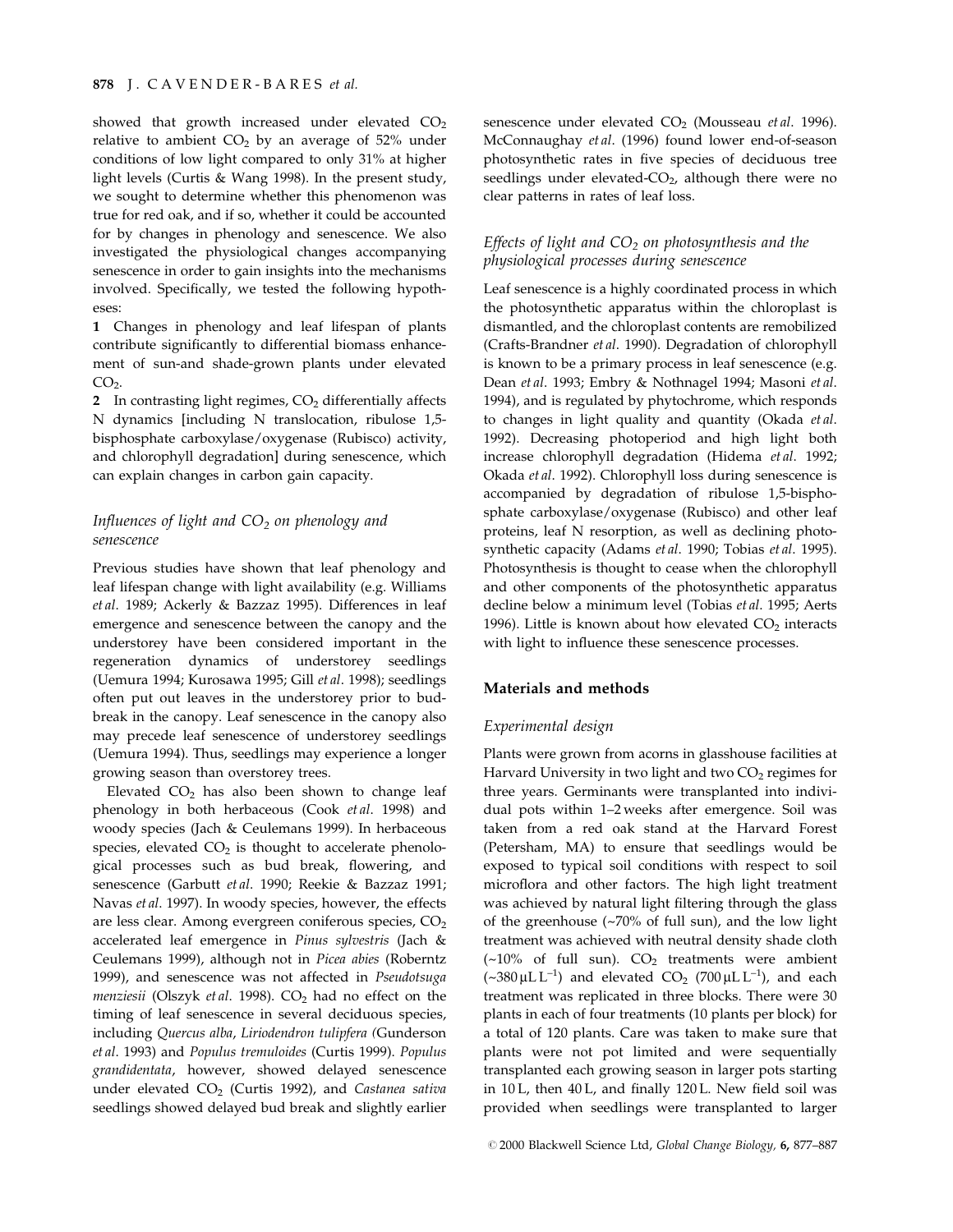pots making addition of nutrients unnecessary. Relatively high leaf N levels (Fig. 4b) were indicative of ample nutrient supply.

Simulated autumnal senescence. We imposed an autumnal senescence treatment on seedlings starting in October at the end of the first and second year of growth. Measurements were made only after the second year of growth. Temperature and photoperiod were decreased for seven weeks. The plants were initially removed from glasshouse conditions at  $25^{\circ}$ C day/19 $^{\circ}$ C night and moved to six growth chambers at 22 °C day/15 °C night. The temperature was dropped by  $3^{\circ}C$  each week until a steady temperature of 9 °C day/3 °C night was reached beginning in week five. The photoperiod in the chambers began at 11 h, similar to the natural photoperiod that the plants had been experiencing in the glasshouse. Each week the photoperiod was decreased by 16 minutes for five weeks until the photoperiod reached 9h and 40 min, similar to the natural reduction in photoperiod during fall in New England. Within each chamber, shade cloth was hung dividing it diagonally into two compartments, one with high light (700  $\mu$ mol m<sup>-2</sup> s<sup>-1</sup>) and one with low light (80 µmol m<sup>-2</sup> s<sup>-1</sup>). These light levels are comparable to forest edges and understorey conditions, respectively, in which red oak would naturally regenerate (George 1996). Five plants were put into each growth chamber compartment so that there were 10 plants per compartment and 60 plants in total. Seedlings were not allowed to touch each other or the chamber walls. Each week, seedlings were rearranged randomly within their treatments to minimize possible effects of spatial heterogeneity.

#### Growth

Sixty plants were harvested at the end of their second year of growth to determine total dry biomass, root:shoot ratio, total leaf area, leaf mass per area (LMA), stem height, and leaf-area ratio (leaf area: total biomass; LAR). At the end of the third year, the remaining 60 plants were harvested for the same measurements. Total leaf area and stem height were measured at the end of the first growing season, but no plants were harvested. Leaf area was measured on intact leaves for the first year using a portable leaf-area meter (Li-Cor Li-3000, Lincoln, NB, USA) and on detached leaves for years 2 and 3 using an Li-3100.

#### Leaf-level measurements

Leaf phenology. Leaf emergence was recorded for each plant by labelling leaf flushes with the dates when the leaves emerged. The rate of leaf senescence, as indicated

by leaf browning, was determined first by measuring total leaf area of intact leaves for each plant (as above) and then by estimating the percentage of pigmented leaf area (leaf area that was not brown) every week for all leaves of each plant during the senescent period.

Photosynthesis and carbon gain. During the senescent period, photosynthetic rates and transpiration rates were measured once weekly from one leaf of each flush for all of the experimental seedlings using portable gas exchange systems (Li-Cor 6400; Li-Cor, Lincoln, Nebraska). Light level,  $CO<sub>2</sub>$  concentration and temperature within the leaf cuvette were matched to the environmental conditions of the growth chambers. Whole-plant photosynthetic rate was calculated by multiplying the photosynthetic rate, measured on one leaf per flush, by the estimated functional leaf area of each flush. By making the assumption that leaves within a flush had the same photosynthetic rate, these data allowed calculation of whole plant photosynthetic rate on a flush-by-flush basis each week. We tested this assumption prior to and during the senescent period and found it to hold across treatments and flushes (data not shown).

 $A/C<sub>i</sub>$  curves. The response of assimilation to decreasing internal  $CO<sub>2</sub>$  partial pressures  $(C<sub>i</sub>)$  was measured on three plants per treatment (one from each block) for a total of 12 plants. Measurements were made before the start of senescence in August of the second year, and at three times during senescence on the same individuals, using the Li-Cor 6400 under saturating light  $(1700 \,\mu\text{mol}\,\text{m}^{-2}\text{s}^{-1})$  at 25 °C. Consistent environmental conditions were desired so that slopes could be compared at different times throughout senescence. Leaves were acclimated to each  $CO<sub>2</sub>$  concentration for a minimum of 10 min. Nine points were measured for each curve, with a maximum  $C_i$  of ~60 Pa. Initial slopes of the relationship determined from the linear part of the curve were used as an indication of Rubisco activity (von Caemmerer & Farquhar 1981; Wullschleger 1993).

Chlorophyll content. Relative chlorophyll content on an area basis was measured on intact leaves with a Minolta SPAD-502 meter (Spectrum Technologies, Inc., Plainfield, IL, USA). Measurements were made on one leaf of each flush, taking the average of six measurements per leaf. These values were converted to actual concentrations by a regression between SPAD values and measured concentrations. Thirty  $1$ -cm<sup>2</sup> leaf samples from plants at different stages of senescence throughout the experiment were extracted in N,N-dimethylformamide for chlorophyll. SPAD values were measured prior to removing leaf tissue. Absorbance of chlorophyll was measured with a dual beam spectrophotometer (Shimadzu, Tokyo,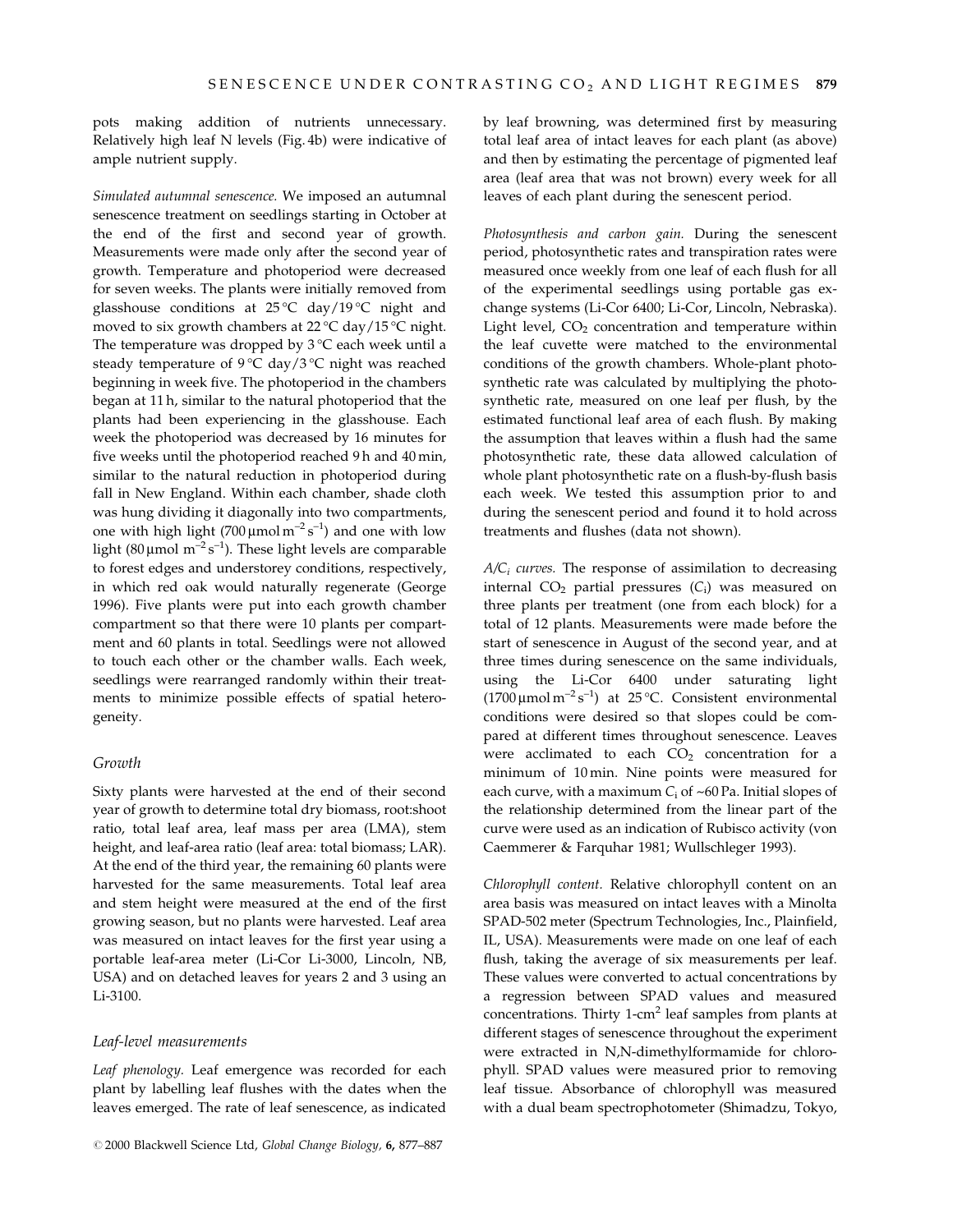Japan) at wavelengths of 664.5 and 647 nm. We calculated chlorophyll concentrations according to previously described procedures (Moran & Porath 1980; Inskeep & Bloom 1985). The following calibration curve was used to calculate chlorophyll concentration from SPAD values:  $y = 0.0147x + 0.227$  ( $R^2 = 0.89$ ), where  $y =$ chlorophyll concentration ( $\mu$ g cm<sup>-2</sup>) and x = SPAD absorbance (relative units).

Nitrogen concentration. At three different time periods, mid-August, week three of the senescent period, and two weeks after the final physiological measurements were taken,  $3$ -cm<sup>2</sup> leaf pieces were cut from the tip next to the midvein from one leaf in the top flush of each plant. The leaf tissue (excluding  $1^{\circ}$  or  $2^{\circ}$  veins) was ground finely in liquid N using a mortar and pestle. Approximately  $200 \mu g$  of this homogenate was used to determine percentage leaf N using a Europa Elemental Analyser (model ANCA-sl) attached to a Europa model 20-20 Ssotope Analyser via a capillary interface (Europa Instruments, England).

#### Statistical analysis

Bootstrapping (resampling with replacement, 1000 randomizations) was used to generate 95% confidence intervals to determine whether  $CO<sub>2</sub>$  enhancement ratios of sun-grown and shade-grown plants at the end of two and three years of growth were significantly different from 1.0 using the software package Resampling Statistics (Simon 1995). A permutation test in which  $CO<sub>2</sub>$  labels were randomly re-assigned to data without replacement (1000 randomizations) within light treatments, was then used to generate a null distribution of differences between sun- and shade- $CO<sub>2</sub>$  enhancement ratios. The 95% confidence limits generated from this were used to determine whether the observed difference between  $CO<sub>2</sub>$  enhancement ratios in sun and shade plants was significantly different from  $0.$  CO<sub>2</sub> enhancement ratios are usually calculated by taking the ratio of the means of total plant biomass in elevated  $CO<sub>2</sub>$  to those in ambient  $CO<sub>2</sub>$ , producing a derived statistic for which we have no a priori knowledge of the probability distribution. By using bootstrapping and assuming our data are a random sample of the total population, we were able to empirically derive the distribution of our statistic under the null hypotheses and determine confidence limits for it.

Two-way repeated-measures anova was used to determine the main fixed effects of  $CO<sub>2</sub>$ , light, block, and their interactions over time on photosynthesis, canopy photosynthesis, timing of leaf senescence, initial slopes of  $A/C_i$  curves, chlorophyll content, and N content. Analyses were performed using Statistica

(StatSoft 1995). All main effects, including time, were treated as fixed factors with their mean squares tested over the mean square of the error, except time and interactions with time, which were tested over the mean square of the within-subject error. This error term is referred to as the repeated measures error in Table 2. Prior to anova, percentage data (for timing of leaf senescence and leaf N content) were transformed using the arcsine of the square root of the value (Sokal & Rohlf 1995, pp. 419-421).

Two-way anova was used to determine the main effects of  $CO<sub>2</sub>$ , light, block, and their interactions on leaf emergence date. Blocks were nested in  $CO<sub>2</sub>$ , all main effects were treated as fixed factors, and their mean squares were tested over the residual means square.

#### Results

#### Growth

The results of the bootstrapping analysis show that at the end of three years shade-grown plants had an enhancement ratio  $(E/A)$  of 1.8, which was significantly greater than the  $CO<sub>2</sub>$  enhancement ratio of 1.5 for sun-grown plants as determined by 95% confidence limits. Second-year enhancement ratios also reflected this trend but the differences were not significant (Table 1). In all cases, enhancement ratios were significantly different from 1. Greater enhancement under elevated  $CO<sub>2</sub>$  in shade plants was paralleled by higher LAR in shade plants relative to sun plants at the end of the third growing season (Table 1). This is reflected in the steeper slope of the relationship between leaf area and total biomass in shade plants relative to sun plants (Fig. 1a). These data show that for a given biomass, shade plants had higher leaf area than sun plants, or alternatively, that shade plants produced less biomass per unit leaf area.

LAR decreased with increasing biomass (Fig. 1b). This decline in LAR was paralleled by a decline in  $CO<sub>2</sub>$ enhancement ratio  $(E/A)$  with size (Fig. 1c). This suggests an important ontogenetic effect, such that as plants get larger their LAR and enhancement under elevated  $CO<sub>2</sub>$ decline, regardless of light availability. Root-to-shoot ratios showed no significant differences after the second year of growth. After the third year under elevated CO<sub>2</sub>, however, sun plants had significantly higher root biomass relative to shoot biomass than shade plants (Table 1). LMA was significantly higher in sun plants than in shade plants for both years, while there was no significant difference between CO<sub>2</sub> treatments. LMA was consistent between years and did not change with plant size (Table 1).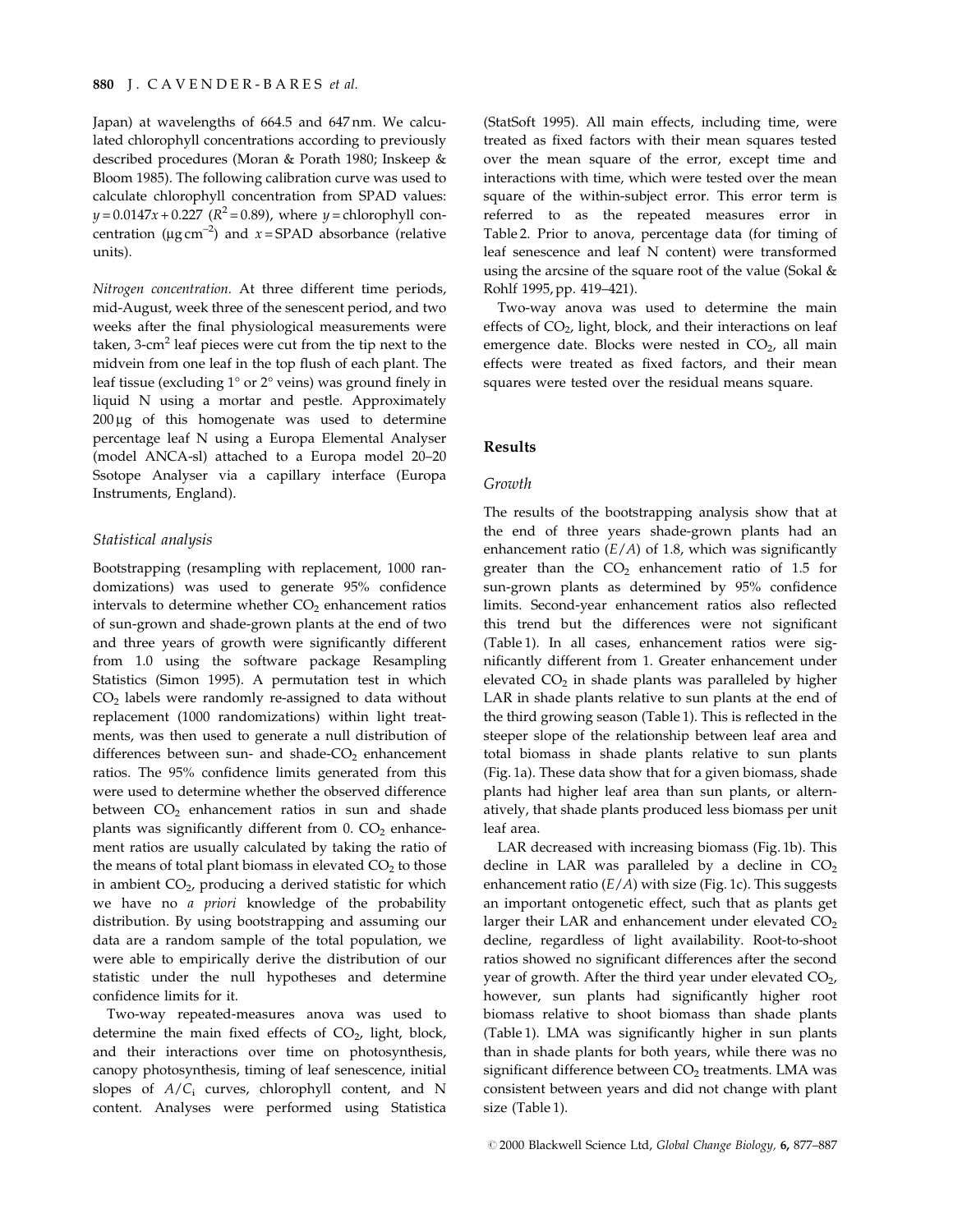

Fig. 1 (a) The relationship between leaf area and biomass for all plants at the end of the third year of growth. There were significant differences in slopes between contrasting light treatments, but not between slopes of contrasting  $CO<sub>2</sub>$  treatments. Therefore, regression slopes are shown only for sun and shade treatments with the  $CO<sub>2</sub>$  treatments pooled. Shade plants had significantly higher leaf area per unit biomass than sun plants. (b) Treatment means of leaf-area ratio at the end of the second and third years of growth showing a decline in LAR with size. In both (a) and (b), X, shade plants in ambient  $CO_2$ ;  $\bullet$ , shade plants in elevated  $CO_2$ ;  $\triangle$ , sun plants in ambient  $CO_2$ ;  $\odot$ , sun plants in elevated CO<sub>2</sub>. Error bars in (b) are  $\pm$  1 SE. (c) The biomass enhancement ratio (E/A; ratio of biomass under elevated  $CO<sub>2</sub>$  to biomass under ambient  $CO<sub>2</sub>$ ) plotted against biomass under ambient  $CO<sub>2</sub>$  for years two and three. This shows that E/A declines as plants get bigger, indicating a strong ontogenetic effect. Open circles depict sun plants, and closed circles depict shade plants.

#### Phenology

The timing of leaf emergence was not significantly affected by light or  $CO<sub>2</sub>$  (Fig. 2a), although a trend toward delayed emergence is apparent in sun plants. High light significantly accelerated leaf senescence (leaf browning), while elevated  $CO<sub>2</sub>$  had no significant effect (Fig. 2b, Table 2).



Fig. 2 (a) Timing of spring leaf emergence as shown by the cumulative percentage of plants with emerged leaves, and (b) timing of leaf senescence measured by the pigmented leaf area as a percentage of maximum  $(N = 60)$ . Dashed and solid lines represent sun and shade plants, respectively. Symbols are the same as in Fig 1a and b. Error bars in (b) are  $\pm$  1 SE.

#### Physiological processes during senescence

Leaf-level and whole plant photosynthesis. Elevated  $CO<sub>2</sub>$  and high light led to increased initial photosynthetic rates and whole plant carbon gain. However, under high light, leaf-level photosynthesis and canopy photosynthesis declined more rapidly in both elevated and ambient  $CO<sub>2</sub>$  during senescence (Fig. 3a,b). Among the shade plants, elevated  $CO<sub>2</sub>$  prolonged leaf-level and whole plant photosynthetic rates, leading to a sharp increase during the last two weeks in the ratio of canopy photosynthesis under elevated  $CO<sub>2</sub>$  to that under ambient  $CO<sub>2</sub>$  (inset Fig. 3b). The influence of  $CO<sub>2</sub>$  in prolonging photosynthesis in shade plants contrasts with the phenological results showing only a significant influence of light on loss of pigmented leaf area (Table 2).

During the last few weeks of the senescence period, shade plants under elevated  $CO<sub>2</sub>$  had higher photosyn-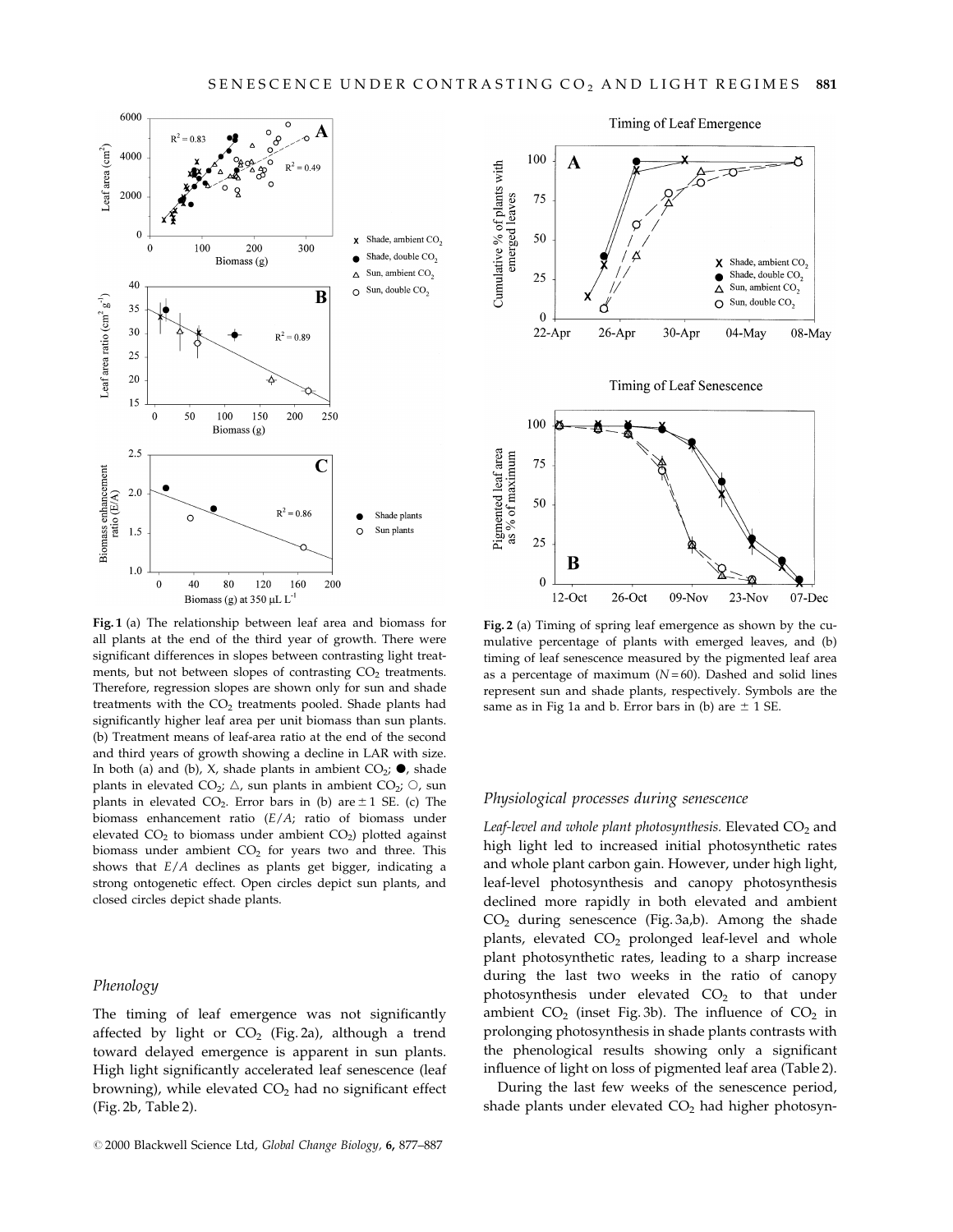| llings under contrasting light and CO <sub>2</sub> treatments. Biomass enhancement ratios under elevated CO <sub>2</sub> are shown for shade and<br>Table 1. Growth and allometric data for red oak seedli |
|------------------------------------------------------------------------------------------------------------------------------------------------------------------------------------------------------------|
| n. Means are shown for total biomass, total leaf area, stem height, root: shoot, leaf mass per area (LMA), and leaf area ratio<br>sun plants after the second and third years of growth.                   |
| years 2 and 3 only. SE are given after the mean, and means are shown as different (within years) if P<0.05. See text for<br>LAR), for all treatments after years 1, 2, and 3 or for                        |
| <i>retails</i>                                                                                                                                                                                             |

|                                                                     |                         |          | Shade            |                             |                                |      |                                                        |                           | Sun                 |                              |                            |   |
|---------------------------------------------------------------------|-------------------------|----------|------------------|-----------------------------|--------------------------------|------|--------------------------------------------------------|---------------------------|---------------------|------------------------------|----------------------------|---|
| Biomass enhancement ratio<br>Year <sub>3</sub><br>Year <sub>2</sub> | Ambient CO <sub>2</sub> |          | $2.06$<br>$1.81$ |                             | Elevated $CO2$                 |      |                                                        | Ambient CO <sub>2</sub>   | $\frac{1.69}{1.32}$ |                              | Elevated $CO2$<br><b>െ</b> |   |
|                                                                     | Mean                    | 5E       |                  | Mean                        | 5E                             |      | Mean                                                   | 55                        |                     | Mean                         | <b>SE</b>                  |   |
| Biomass (g)                                                         |                         |          |                  |                             |                                |      |                                                        |                           |                     |                              |                            |   |
| Year <sub>2</sub>                                                   | 8.06                    | 1.30     | ದ                |                             |                                | a    |                                                        |                           | م                   |                              |                            |   |
| Year <sub>3</sub>                                                   | 63.01                   | 4.99     | ದ                | 16.14<br>114.17             | 2.34<br>9.98                   |      | $36.07$ $166.67$                                       | 5.61<br>7.68              | ٩                   | 61.08<br>219.42              | 5.62<br>10.43              |   |
| Total Leaf Area (cm <sup>2</sup> )                                  |                         |          |                  |                             |                                |      |                                                        |                           |                     |                              |                            |   |
| Year 1                                                              | 153.76                  | 11.64    |                  |                             |                                | ಕ್ಲಿ |                                                        |                           |                     |                              |                            | ٩ |
|                                                                     | 230.21                  | 32.99    |                  |                             |                                |      |                                                        | 14.84<br>165.26<br>151.56 | م م ڄ               |                              |                            |   |
| Year 2<br>Year 3                                                    | 1982.37                 | 254.16   |                  | 213.04<br>535.68<br>3355.52 | $15.16$<br>$69.65$<br>$296.91$ | a o  | 204.84<br>1051.58<br>3296.74                           |                           |                     | 300.19<br>1561.89<br>3917.02 | 23.63<br>146.11<br>279.24  |   |
| Stem Height (cm)                                                    |                         |          |                  |                             |                                |      |                                                        |                           |                     |                              |                            |   |
| Year $1\,$                                                          | 11.62                   | $1.21\,$ | ದ                |                             |                                | a    |                                                        |                           |                     |                              |                            | a |
|                                                                     |                         | 1.06     | ದ                | 14.70<br>30.94<br>90.23     | 1.14<br>2.69<br>10.54          | a    | $\begin{array}{l} 17.85 \\ 37.74 \\ 65.60 \end{array}$ | $1.66$<br>3.80<br>4.97    | $\alpha$ a          | 19.26<br>46.08<br>73.50      | 2.04<br>3.69<br>5.20       | م |
| Year 2<br>Year 3                                                    | 18.35<br>59.40          | 7.37     | ά                |                             |                                | ٩    |                                                        |                           | ್ದ                  |                              |                            |   |
| Root: Shoot $(g g^{-1})$                                            |                         |          |                  |                             |                                |      |                                                        |                           |                     |                              |                            |   |
|                                                                     |                         | 0.27     | a                |                             |                                | π    |                                                        |                           | ω                   |                              |                            | a |
| Year 2<br>Year 3                                                    | $2.14$<br>$2.21$        | 0.35     | ಕೆ               | $1.79$<br>$1.53$            | $0.28$<br>0.18                 | ದ    | $1.67$<br>$2.47$                                       | $0.28$<br>$0.12$          | ಕೊ                  | $1.93$<br>$2.75$             | $0.27$<br>$0.17$           | م |
| LMA (mg cm <sup>-2</sup> )                                          |                         |          |                  |                             |                                |      |                                                        |                           |                     |                              |                            |   |
| Year <sub>2</sub>                                                   | 4.89                    | 0.10     | σ                | 5.22<br>4.91                |                                | ದ    |                                                        |                           | ٩                   |                              |                            | ≏ |
|                                                                     | 5.42                    | 0.16     | σ                |                             | 0.17<br>0.22                   | ω    | $7.18$<br>$7.50$                                       | $0.13$<br>0.44            | $\mathbf{a}$        | $6.99$<br>7.40               | 0.17                       | م |
| Year 3<br>LAR $\text{cm}^2$ g <sup>-1</sup> )                       |                         |          |                  |                             |                                |      |                                                        |                           |                     |                              |                            |   |
| Year <sub>2</sub>                                                   | 33.29                   | 3.31     | ದ                | 35.05<br>29.72              | $2.49$<br>1.31                 | σ    | 30.38<br>20.13                                         | 3.99<br>1.04              | π                   | 27.97<br>17.83               | 3.18                       | α |
| Year <sub>3</sub>                                                   | 29.94                   | 1.88     |                  |                             |                                | œ    |                                                        |                           | ٩                   |                              |                            | م |

# 882 J. CAVENDER-BARES et al.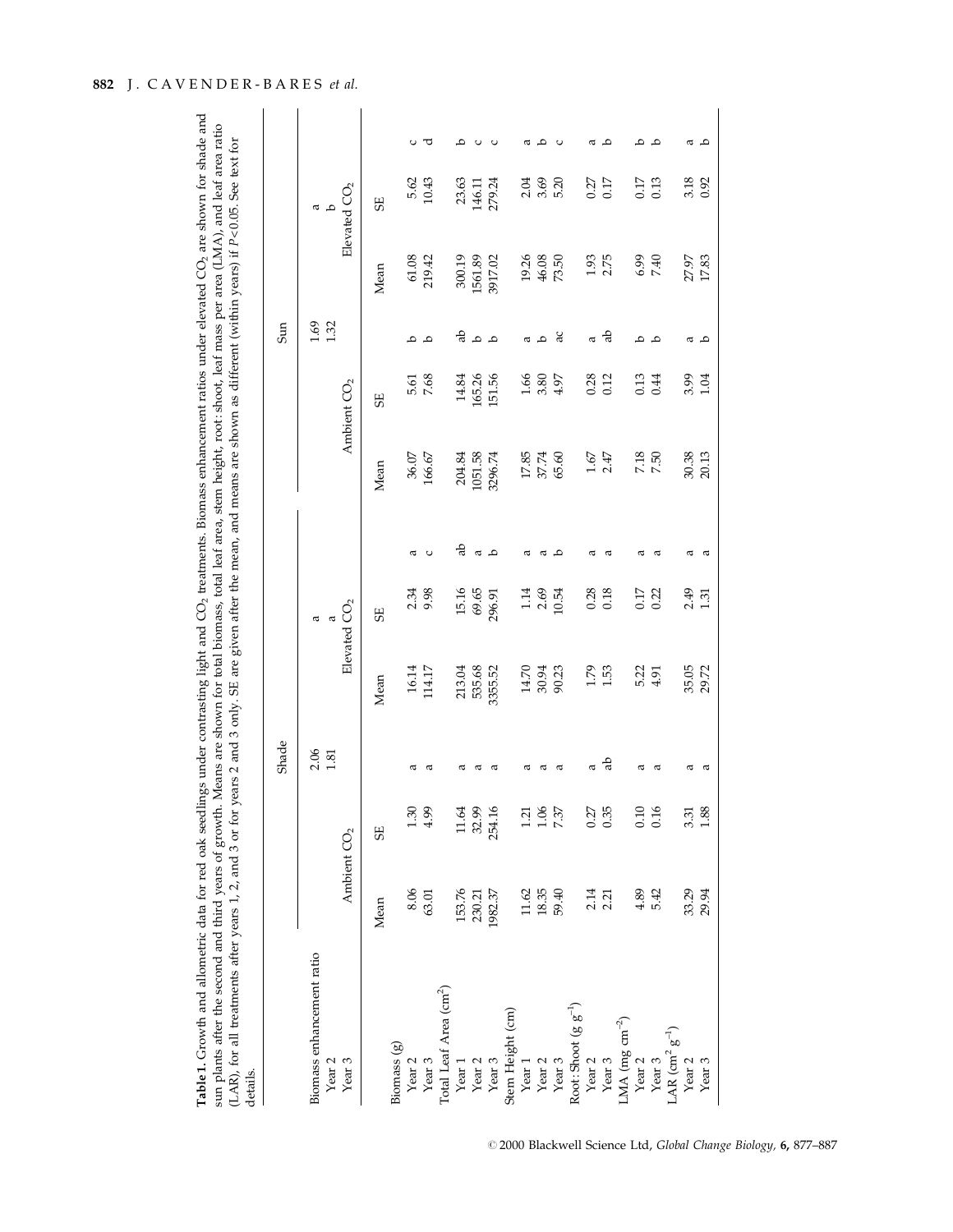Table 2. Analysis of variance for photosynthesis ( $\mu$ mol CO<sub>2</sub>)  $\text{m}$ <sup>-2</sup>s<sup>-1</sup>), carbon gain (µmol CO<sub>2</sub> plant<sup>-1</sup> s<sup>-1</sup>), chlorophyll content (mg cm<sup>-2</sup>), leaf nitrogen content (g  $100g^{-1}$  (arcsin transformed)), rubisco activity (initial slope of ACi curve), leaf emergence (date of bud-break, Julian days), leaf senescence (pigmented leaf area, arcsin transformed % of max.). Photosynthesis, carbon gain, chlorophyll, nitrogen content, rubisco, and leaf senescence were tested as repeated measures ANOVAs with  $CO<sub>2</sub>$ , light level and block treated as fixed factors; block was nested in  $CO<sub>2</sub>$  treatment; time was the repeat factor. Mean squares of all main effects and their interactions were tested over residual a, except for time or interactions with time, which were tested over residual b. (Significance levels: \*P<0.05, \*\*P<0.01, \*\*\*P<0.001.)

|                              | df             | MS        | F      | Ρ          |
|------------------------------|----------------|-----------|--------|------------|
| Photosynthesis (in situ)     |                |           |        |            |
| <b>Block</b>                 | 4              | 17.62     | 1.95   | 0.117      |
| CO <sub>2</sub>              | $\mathbf{1}$   | 308.04    | 34.10  | $0.000***$ |
| Light                        | $\mathbf{1}$   | 198.33    | 21.95  | $0.000***$ |
| Time                         | 6              | 432.79    | 97.52  | $0.000***$ |
| Block*Light                  | $\overline{4}$ | 14.25     | 1.58   | 0.195      |
| $CO2*Light$                  | $\mathbf{1}$   | 35.56     | 3.94   | 0.053      |
| Block*Time                   | 24             | 2.84      | 0.64   | 0.905      |
| $CO2*Time$                   | 6              | 6.29      | 1.42   | 0.208      |
| Light*Time                   | 6              | 55.22     | 12.44  | $0.000***$ |
| Block*Light*Time             | 24             | 3.15      | 0.71   | 0.841      |
| $CO2*Light*Time$             | 6              | 17.14     | 3.86   | $0.001***$ |
| Residual a                   | 48             | 9.03      |        |            |
| Residual b                   | 288            | 4.44      |        |            |
| Carbon gain                  |                |           |        |            |
| Block                        | 4              | 25433976  | 2.04   | 0.104      |
| CO <sub>2</sub>              | $\overline{1}$ | 549108736 | 44.11  | $0.000***$ |
| Light                        | 1              | 636188160 | 51.10  | $0.000***$ |
| Time                         | 6              | 447525664 | 161.08 | $0.000***$ |
| Block*Light                  | $\overline{4}$ | 9132025   | 0.73   | 0.574      |
| CO <sub>2</sub> *Light       | 1              | 8140109   | 0.65   | 0.423      |
| Block*Time                   | 24             | 4945152   | 1.78   | $0.015**$  |
| $CO2$ *Time                  | 6              | 46455668  | 16.72  | $0.000***$ |
| Light*Time                   | 6              | 193863744 | 69.78  | $0.000***$ |
| Block*Light*Time             | 24             | 2580131   | 0.93   | 0.563      |
| CO <sub>22</sub> *Light*Time | 6              | 13862179  | 4.99   | $0.000***$ |
| Residual a                   | 47             | 12449957  |        |            |
| Residual b                   | 282            | 2778325   |        |            |
| Timing of leaf emergence     |                |           |        |            |
| <b>Block</b>                 | $\overline{4}$ | 13.4      | 0.562  | 0.691      |
| CO <sub>2</sub>              | $\mathbf{1}$   | 9         | 0.377  | 0.542      |
| Light                        | 1              | 28.3      | 1.183  | 0.282      |
| Block*Light                  | $\overline{4}$ | 33.9      | 1.419  | 0.242      |
| CO <sub>2</sub> *Light       | 1              | 30.1      | 1.261  | 0.267      |
| Residual                     | 48             | 23.9      |        |            |
| Timing of leaf senescence    |                |           |        |            |
| Block                        | $\overline{4}$ | 337.8     | 1.48   | 0.225      |
| CO <sub>2</sub>              | $\mathbf{1}$   | 75.5      | 0.33   | 0.568      |
| Light                        | 1              | 40685.0   | 177.83 | $0.000**$  |
| Time                         | 6              | 47661.0   | 716.79 | $0.000***$ |
| Block*Light                  | $\overline{4}$ | 557.3     | 2.44   | 0.061      |
| CO <sub>2</sub> *Light       | $\mathbf{1}$   | 45.2      | 0.20   | 0.659      |
| Block*Time                   | 24             | 89.7      | 1.35   | 0.132      |
| $CO2$ *Time                  | 6              | 107.1     | 1.61   | 0.144      |

|                                          | df             | MS             | F       | Ρ          |
|------------------------------------------|----------------|----------------|---------|------------|
| Light*Time                               | 6              | 4242.6         | 63.81   | $0.000***$ |
| Block*Light*Time                         | 24             | 81.3           | 1.22    | 0.221      |
| $CO2*Light*Time$                         | 6              | 15.0           | 0.23    | 0.968      |
| Residual a                               | 46             | 228.8          |         |            |
| Residual b                               | 276            | 66.5           |         |            |
| Chlorophyll content                      |                |                |         |            |
| Block                                    | 4              | 290            | 2.15    | 0.089      |
| CO <sub>2</sub>                          | 1              | $\overline{4}$ | 0.03    | 0.857      |
| Light                                    | 1              | 7887           | 58.48   | $0.000***$ |
| Time                                     | 6              | 2941           | 256.56  | $0.000***$ |
| Block*Light                              | 4              | 42             | 0.32    | 0.866      |
| $Light^*CO_2$                            | 1              | 1088           | 8.06    | $0.007**$  |
| Block*Time                               | 24             | 11             | 0.95    | 0.528      |
| Light*Time                               | 6              | 59             | 5.16    | $0.000***$ |
| $CO2*Time$                               | 6              | 18             | 1.54    | 0.166      |
| Block*Light*Time                         | 24             | 8              | 0.71    | 0.839      |
| Light*CO <sub>2</sub> *Time              | 6              | 25             | 2.15    | $0.048*$   |
| Residual a                               | 47             | 135            |         |            |
| Residual b                               | 282            | 11             |         |            |
| Initial slope of A/C <sub>i</sub> curves |                |                |         |            |
| CO <sub>2</sub>                          | 1              | 0.00014        | 7.73    | $0.024*$   |
| Light                                    | $\overline{1}$ | 0.000066       | 3.65    | 0.092      |
| Time                                     | 3              | 0.001968       | 38.78   | $0.000***$ |
| $Light^*CO_2$                            | $\overline{1}$ | 0.000149       | 8.23    | $0.021*$   |
| $CO2$ *Time                              | 3              | 0.00012        | 2.37    | 0.096      |
| Light*Time                               | 3              | 0.000189       | 3.72    | $0.025*$   |
| Light*CO <sub>2</sub> *Time              | 3              | 0.000031       | 0.60    | 0.620      |
| Residual a                               | 8              | 0.000018       |         |            |
| Residual b                               | 24             | 0.000051       |         |            |
| Nitrogen content                         |                |                |         |            |
| <b>Block</b>                             | 4              | 5.49           | 4.05    | $0.007**$  |
| CO <sub>2</sub>                          | 1              | 34.92          | 25.77   | $0.000***$ |
| Light                                    | 1              | 71.30          | 52.61   | $0.000***$ |
| Time                                     | $\overline{2}$ | 464.26         | 1232.24 | $0.000***$ |
| Block*Light                              | $\overline{4}$ | 1.38           | 1.02    | 0.408      |
| CO <sub>2</sub> *Light                   | 1              | 8.40           | 6.20    | $0.017*$   |
| Block*Time                               | 8              | 0.67           | 1.78    | 0.094      |
| $CO2*Time$                               | $\overline{c}$ | 0.41           | 1.10    | 0.338      |
| Light*Time                               | $\overline{2}$ | 12.41          | 32.95   | $0.000***$ |
| Block*Light*Time                         | 8              | 1.30           | 3.46    | $0.002**$  |
| CO <sub>2</sub> *Light*Time              | $\overline{2}$ | 1.64           | 4.34    | $0.016*$   |
| Residual a                               | 41             | 1.36           |         |            |
| Residual b                               | 82             | 0.38           |         |            |
|                                          |                |                |         |            |

thetic rates, and therefore, presumably higher carbon gain than sun plants. Rough calculations of the magnitude of carbon gain, however, indicate that the extra amount gained by shade plants under elevated  $CO<sub>2</sub>$ during the senescent period was insignificant relative to the total carbon acquired by plants throughout the growing season. This small amount of additional lateseason carbon in shade plants under elevated  $CO<sub>2</sub>$  could not account for the overall difference in biomass enhancement between sun and shade plants. Nevertheless, it could be important for new leaf produc-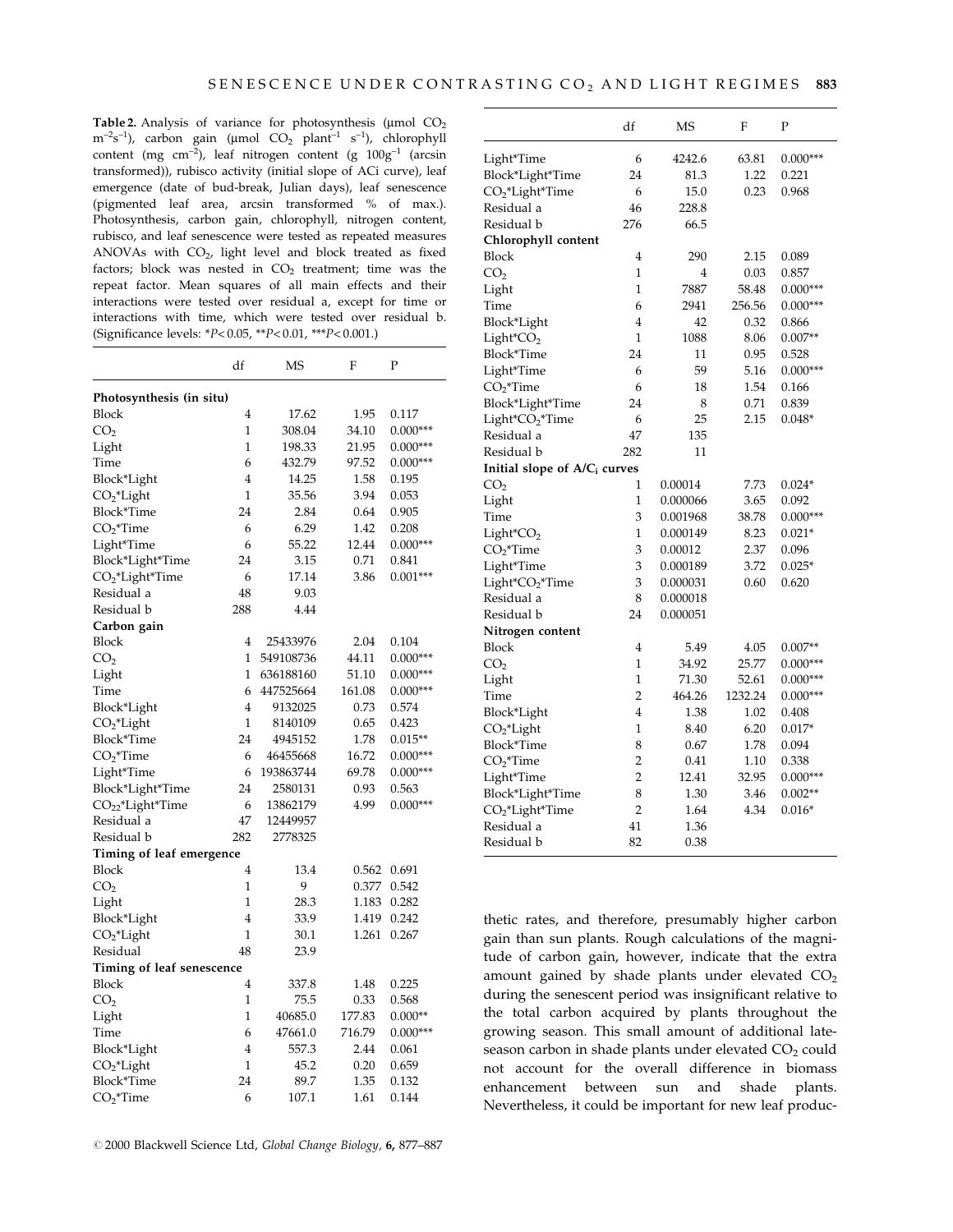

Fig. 3 (a) Weekly photosynthetic rates, and (b) whole plant photosynthesis throughout the 7-week period of simulated autumnal senescence  $(N=60)$ . Dashed and solid lines represent sun and shade plants, respectively. Error bars are  $\pm$  1 SE. The ratio of whole plant photosynthesis under elevated  $CO<sub>2</sub>$  to that under ambient  $CO<sub>2</sub> (E/A)$  is shown for the same time period in the inset to (b). Closed circles depict shade plants, and open circles depict sun plants.

tion the following spring, depending on how end-ofseason photosynthate is allocated. For example, there was a sharp, and significantly greater, relative increase in leaf production during the third year of growth in shade plants under elevated  $CO<sub>2</sub>$  compared with the other treatments (Table 1).

Chlorophyll,  $A/C_i$  curves, and N concentration. By inspection, all of the chlorophyll degradation curves had approximately the same shape (Fig. 4). This indicates that there was no difference in the degradation rate between the different treatments. Repeated measures anova indicates a significant change in the rate of chlorophyll degradation over time due to light but not to  $CO<sub>2</sub>$  (Table 2). This light-by-time interaction appears to result from the fact that sun plants reached their minimum chlorophyll content in week 6 and then plateaued.

Light significantly affected the absolute chlorophyll content. Seedlings grown in the shade had significantly higher chlorophyll content than those grown in the sun



Fig. 4 (a) Chlorophyll content throughout the course of autumnal senescence  $(N=12)$ ; symbols are the same as in Figs 2 and 3. Measurements in August prior to the onset of senescence are shown before the break in the x-axis. (b) Nitrogen concentration of leaves (g N  $[100 \text{ g} \text{ leaf}]^{-1}$ ), measured in August before the onset of senescence, during senescence, and after all leaves had turned brown. Leaves had completely senesced by December. Treatments are shown as different if  $P < 0.05$ (Scheffe's posthoc multiple comparisons). Error bars are  $\pm 1$ SE.

 $(P < 0.0001)$  prior to the onset of senescence (data not shown), and throughout the senescent period (Fig. 4a). CO2 interacted with light to affect chlorophyll content such that elevated  $CO<sub>2</sub>$  decreased chlorophyll content in high light and increased chlorophyll content in the shade.

At the onset (18 August), there was no significant difference in the initial slopes of the  $A/C_i$  curves suggesting similar Rubisco activity (Fig. 5a-c). The rate at which these initial slopes declined, however, differed significantly between treatments. The initial slopes of  $A/$  $C_i$  curves in sun plants-particularly under elevated  $CO<sub>2</sub>$  - declined markedly by mid-November, in contrast to shade plants. This decline in sun plants was significantly greater than for shade plants as indicated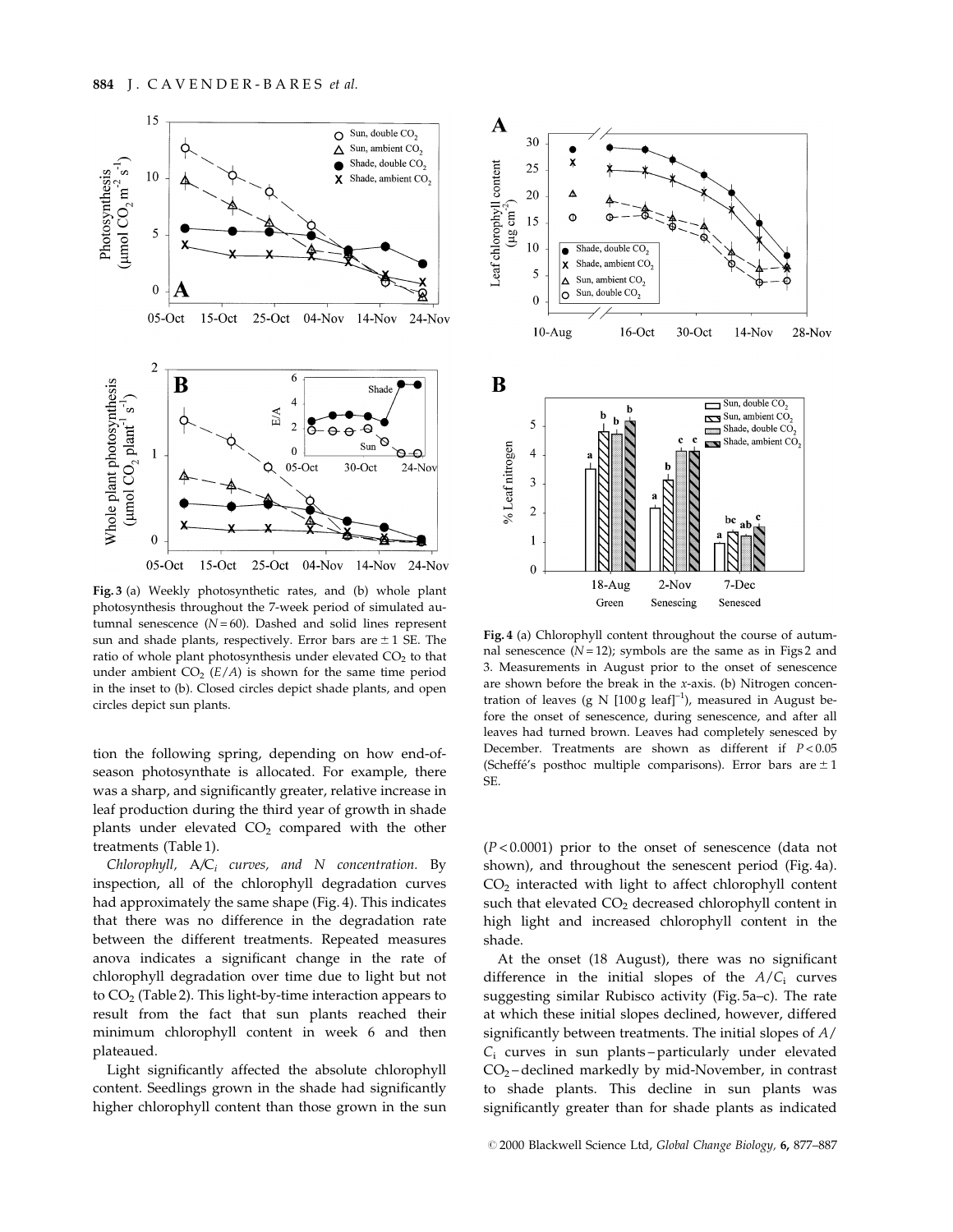

Fig. 5 Representative  $A/C<sub>i</sub>$  curves for all treatments, measured in August prior to senescence for (a) sun plants and (b) shade plants. Initial slopes were used to indicate Rubisco activity. There were no significant differences between slopes prior to senescence. (c) Means of initial slopes of  $A/C<sub>i</sub>$  curves, measured in August and at three time-points throughout the course of senescence. Treatments are shown as different if  $P < 0.05$  (Scheffé's posthoc multiple comparisons). Error bars are  $\pm$  1 SE.

by the light-by-time interaction (Table 2, Fig. 5).  $CO<sub>2</sub>$  also significantly affected the rate of decline in initial slopes, such that within the sun plants elevated  $CO<sub>2</sub>$  led to a more rapid decline, but within the shade plants there was no significant difference between the  $CO<sub>2</sub>$  treatments (Table 2). Consistent with chlorophyll content and initial slopes of the  $A/C<sub>i</sub>$  curves, N concentration declined significantly earlier in sun plants than in shade plants (Fig. 4). The same pattern results if N content is calculated on a leaf-area basis from measurements of LMA.

#### Discussion

We demonstrate in this study that growth enhancement in response to elevated  $CO<sub>2</sub>$  is significantly increased in shade relative to sun in Quercus rubra after three years of growth. This finding is consistent with other studies that show that elevated  $CO<sub>2</sub>$ , on average, has a greater effect on growth in low light than in high light (reviewed in Curtis & Wang 1998). The mechanism for this interaction of  $CO<sub>2</sub>$  and light on growth has not yet been determined.

We tested whether changes in leaf phenology or leaf lifespan could account for the differential effect that  $CO<sub>2</sub>$ has in the sun relative to the shade. In the shade we found that elevated  $CO<sub>2</sub>$  prolonged the carbon gain capacity of leaves significantly, thereby extending functional leaf lifespan. At the same time, in the sun, photosynthesis declined more quickly under elevated  $CO<sub>2</sub>$  than under ambient  $CO<sub>2</sub>$ . Although these trends are consistent with the increased  $CO<sub>2</sub>$  biomass enhancement in the shade, the extension of functional leaf lifespan did not contribute significantly to this effect. Therefore, we can reject our initial hypothesis that changes in phenology and senescence are the cause of greater  $CO<sub>2</sub>$  biomass enhancement in the shade.

Analysis of the growth data, however, revealed an important ontogenetic effect. The ratio of biomass under elevated  $CO<sub>2</sub>$  to biomass under ambient  $CO<sub>2</sub>$  ( $E/A$ ) declined with size for both sun- and shade-grown plants (Fig. 1c). This decline can be explained, in large part, by the decrease in leaf area ratio with size (Fig. 1b). As plants increased in size, the allocation to photosynthetic tissue decreased relative to allocation to woody tissue, thereby diminishing the effect of photosynthetic enhancement on overall biomass. Note, however, that even when controlling for size, shade plants still had greater leaf area than sun plants by the end of the third growing season (Fig. 1a). Indeed, increased LAR is a common response to shading (Phares 1971; Peace & Grubb 1982). Thus, higher LAR in shade plants, independent of size, also likely contributed to greater growth enhancement under elevated  $CO<sub>2</sub>$  in shade plants.

Osborne et al. (1997) showed that  $CO<sub>2</sub>$  had a greater relative effect on light-limited photosynthesis than on light-saturated photosynthesis in Indiana strawberry. This effect, if present in red oak, could also have contributed to the higher  $CO<sub>2</sub>$  biomass enhancement under low light in red oak, although we did not test this in the present study.

During simulated autumnal senescence, sun plants experienced earlier and more rapid decline in photosynthesis and in degradation of the chloroplast machinery, as indicated by changes in N dynamics. High light is known to accelerate leaf senescence via a phytochromemediated process (Hidema et al. 1992; Okada et al. 1992). The onset of chlorophyll degradation occurred sooner in sun plants, particularly under elevated  $CO<sub>2</sub>$ , and this was accompanied by an accelerated decline in the initial slopes of  $A/C<sub>i</sub>$  curves and in photosynthetic rates of sun plants, particularly under elevated  $CO<sub>2</sub>$ . Of all the treatments, sun plants under elevated  $CO<sub>2</sub>$  also had the most rapid N loss in leaf tissue.

Prior to the onset of senescence, however, there was no significant difference in the initial slopes of the  $A/C_i$ curves, suggesting similar Rubisco activity among treat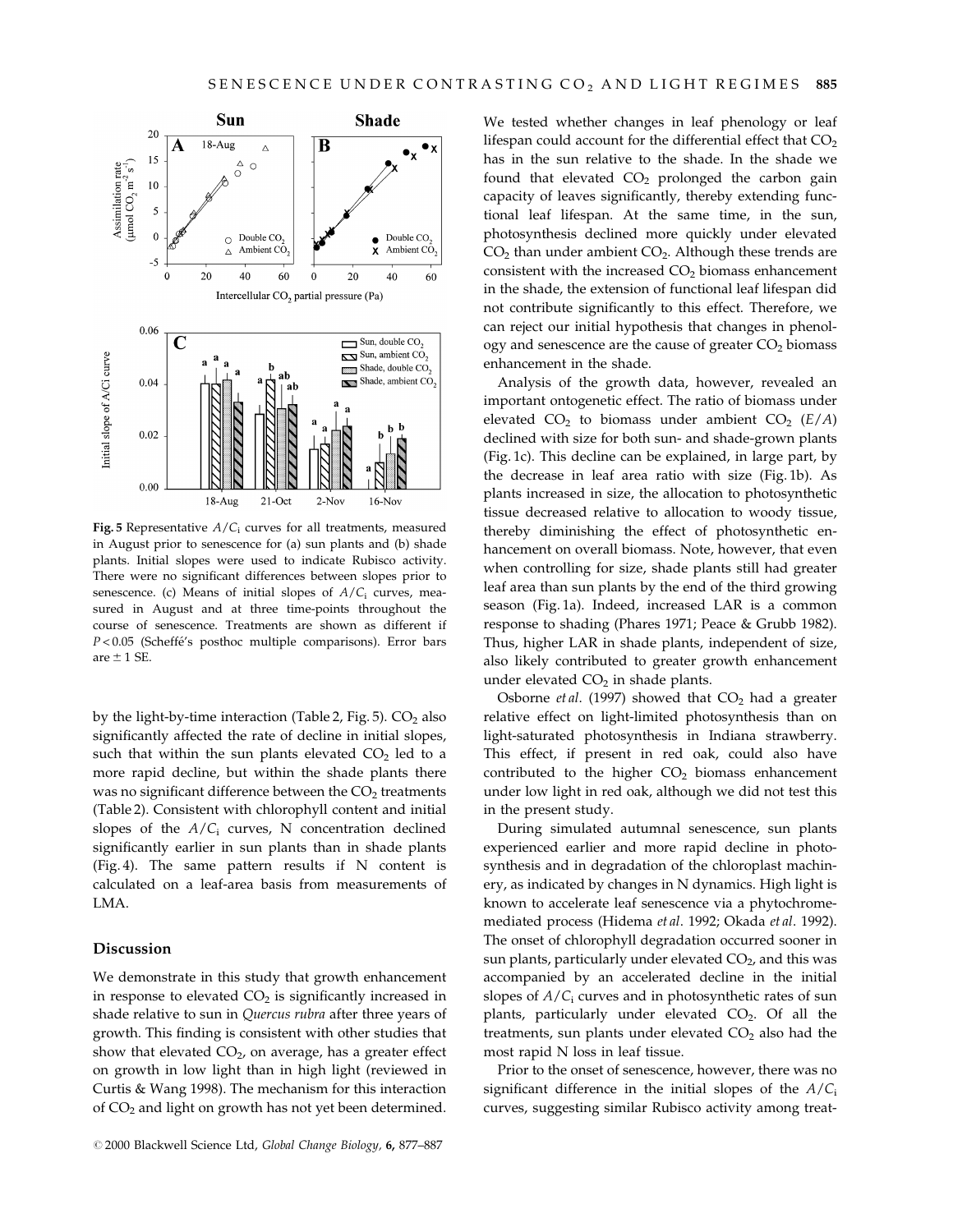ments (Fig.  $5a-c$ ). This indicates that there was no decline of Rubisco activity in red oak under elevated  $CO<sub>2</sub>$  after two years. Rubisco activity and photosynthetic rates have been shown to decline in some species under elevated  $CO<sub>2</sub>$ , and mechanisms for this have been proposed (Bowes 1991; Heineke et al. 1999; Stitt & Krapp 1999); although Drake et al. (1997) showed that Rubisco activity could decline without an accompanying decline in photosynthetic rate. Other evidence indicates that neither Rubisco activity nor photosynthetic rates decline under elevated  $CO<sub>2</sub>$  (Gunderson *et al.* 1993), and that photosynthetic response is not necessarily linked to biomass enhancement (Ceulemans et al. 1999; Norby et al. 1999).

Shade plants under elevated  $CO<sub>2</sub>$  appear to have allocated more N to chlorophyll, and higher chlorophyll content was maintained by shade plants under elevated CO2 throughout the senescent period. There was no significant difference in the inferred Rubisco activity within the shade treatments at the end of the senescent period, and final N content was actually lower under elevated CO<sub>2</sub>. Therefore, higher chlorophyll content may be responsible for the prolonged leaf functioning in elevated  $CO<sub>2</sub>$  plants in the shade.

The interactive effects of contrasting  $CO<sub>2</sub>$  and light regimes on red oak seedlings have implications for seedling survival under global change conditions. It is possible that even small increases in end-of-season carbon gain could enhance leaf production in the spring, depending on how that carbon is allocated. Moreover, different species may show different interactive effects of elevated  $CO<sub>2</sub>$  and light availability on phenology, which could influence species' interactions. Finally, under global change conditions, the regeneration niche of red oak may expand if seedlings and saplings are able to survive in more shaded areas of the forest.

#### Acknowledgements

This research was supported in part by grants from the Mellon Foundation and from Harvard University. We thank N. Michelle Holbrook and Li-Cor, Inc. for loaning us the portable photosynthesis systems, Colleen Cavanaugh for the use of the spectrophotometer, and Rich Stomberg for help maintaining the plants and glasshouse facilities. We also thank A. Hiremath, P. Wayne, S. Catovsky and two anonymous reviewers for comments on the manuscript, and Peter Curtis for helpful discussions.

#### References

Ackerly DD, Bazzaz FA (1995) Leaf dynamics, self-shading and carbon gain in seedlings of a tropical pioneer tree. Oecologia, 101, 289±298.

- Adams WW, Winter K, Schreiber U, Schramel P (1990) Photosynthesis and chlorophyll fluorescence characteristics in relationship to changes in pigment and element composition of leaves of Platanus occidentalis L. during autumnal leaf senescence. Plant Physiology, 93, 1184-1190.
- Aerts R (1996) Nutrient resorption from senescing leaves of perennials: are there general patterns? Journal of Ecology, 84, 597-608.
- Bassow SL (1995) Canopy photosynthesis and carbon cycling in a deciduous forest: implications of species composition and rising  $concentrations of  $CO_2$ . Thesis, Harvard University, Cambridge,$ MA.
- Bowes G (1991) Growth at elevated  $CO<sub>2</sub>$ : photosynthetic responses mediated through Rubisco. Plant, Cell and Environment, 14, 795-806.
- von Caemmerer S, Farquhar GD (1981) Some relationships between the biochemistry of photosynthesis and the gas exchange of leaves. Planta, 153, 376-387.
- Ceulemans R, Janssens IA, Jach ME (1999) Effects of  $CO<sub>2</sub>$ enrichment on trees and forests: lessons to be learned in view of future ecosystem studies. Annals of Botany, 84, 577-590.
- Cook AC, Tissue DT, Roberts SW, Oechel WC (1998) Effects of long-term elevated  $[CO<sub>2</sub>]$  from natural  $CO<sub>2</sub>$  springs on Nardus stricta: Photosynthesis, biochemistry, growth and phenology. Plant Cell and Environment, 21, 417-425.
- Crafts-Brandner S, Salvucci M, Egli D (1990) Changes in ribulosebisphosphate carboxylase/oxygenase and ribulose 5 phosphate kinase abundances and photosynthetic capacity during leaf senescence. Photosynthesis Research, 23, 223-230.
- Curtis PS (1992) Seasonal responses of leaf gas exchange to elevated carbon dioxide in Populus grandidentata. Canadian Journal of Forest Research, 22, 1320-1325.
- Curtis PS (1999) Elevated  $CO<sub>2</sub>$  effects on leaf senescence and patterns of litterfall. In: Abstracts of the Ecological Society of America Annual Meeting, Spokane, WA.
- Curtis P, Wang X (1998) A meta-analysis of elevated  $CO<sub>2</sub>$  effects on woody plant mass, form, and physiology. Oecologia, 113, 299±313.
- Dean MA, Letner CA, Eley JH (1993) Effect of autumn foliar senescence on chlorophyll a: b ratio and respiratory enzymes of Populus tremuloides. Bulletin of the Torrey Botanical Club, 120, 269±274.
- Drake BG, Gonzalez Meler MA, Long SP (1997) More efficient plants: a consequence of rising atmospheric  $CO<sub>2</sub>$ ? Annual Review of Plant Physiology and Plant Molecular Biology, 48, 609-639.
- Embry JL, Nothnagel EA (1994) Photosynthetic light-harvesting during leaf senescence in Panicum miliaceum. Plant Science, 95, 141±152.
- Ford MA, Thorne GN (1967) Effect of  $CO<sub>2</sub>$  concentration on growth of sugar beet, barley, kale, and maize. Annals of Botany, 31, 629-644.
- Garbutt K, Williams WE, Bazzaz FA (1990) Analysis of the differential response of five annuals to elevated  $CO<sub>2</sub>$  during growth. Ecology, 71, 1185-1194.
- George LO (1996) The Understory as an Ecological Filter. Harvard University, Cambridge, MA.
- Gifford RM (1977) Growth pattern, carbon dioxide exchange and dry weight distribution in wheat growing under different photosynthetic environments. Australian Journal of Plant Physiology, 4, 99-100.

@ 2000 Blackwell Science Ltd, Global Change Biology, 6, 877-887